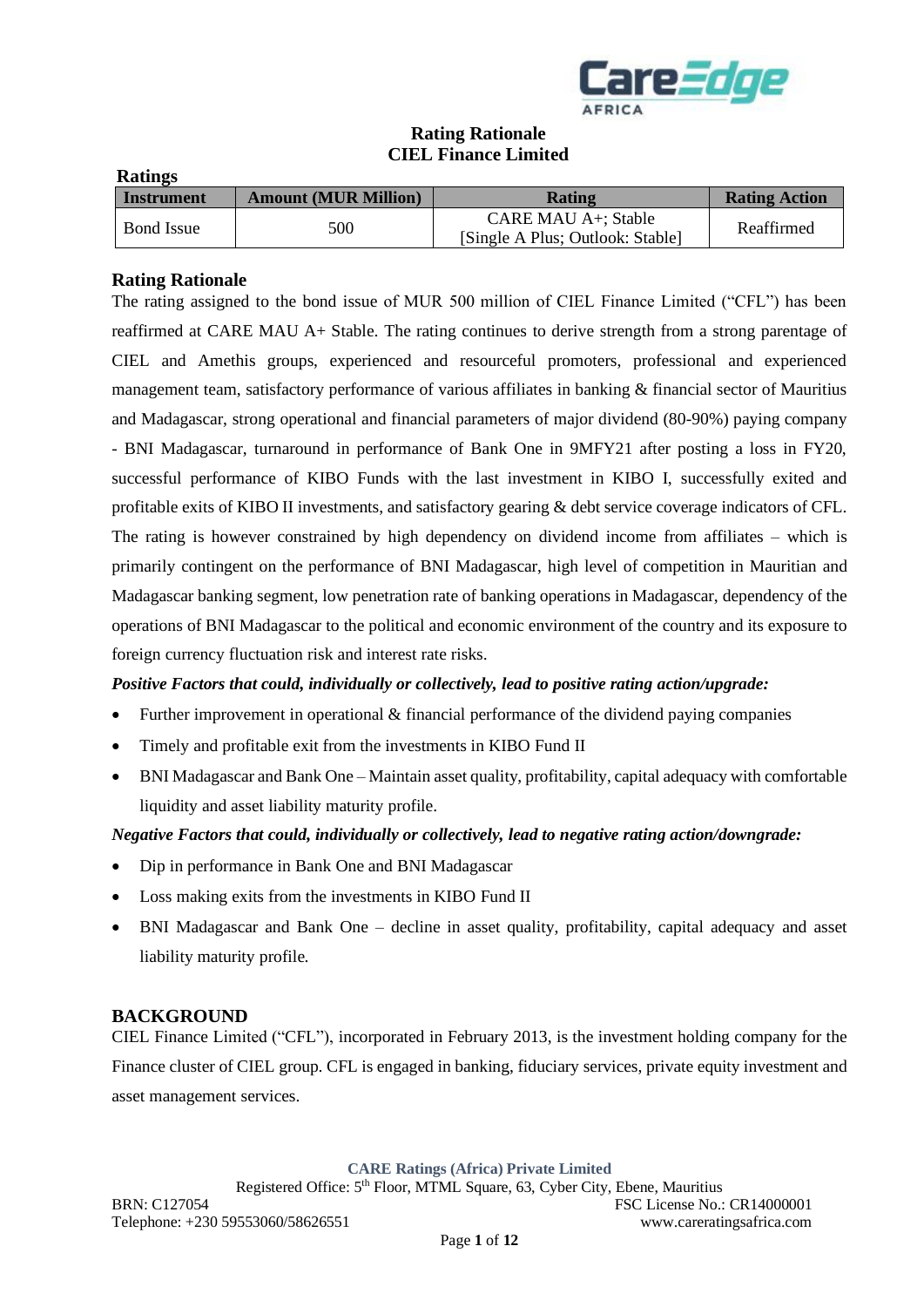

At the time of inception, CFL was wholly owned, controlled and managed by CIEL Limited. CIEL group is one of the largest industrial and investment groups based in Mauritius with operations across African and Asian countries. In 2015, Amethis Africa Finance Limited acquired 24.9% stake of CFL. Amethis is one of the leading investment fund managers dedicated to the African continent, with an investment capacity exceeding  $E725$  Million and is led by a team of experienced investors and bankers.

In 1992, CIEL group ventured into the financial sector by setting up Investment Professionals Limited (IPRO), which is engaged in providing discretionary portfolio management (pension funds and private clients) and fund management services (Mauritius and India). Mauritius International Trust Company Limited (MITCO) is another subsidiary of CFL which is one of the Tier 2 players in the offshore sector of Mauritius.

In 2008, CIEL made an entry into the banking sector through the acquisition of First City Bank Limited (subsequently renamed as Bank One) in a joint venture with I&M Holdings of Kenya. Bank One (rated CARE MAU A+; Stable) is medium tier bank in Mauritius.

In 2014, CIEL acquired a controlling stake in BNI Madagascar, the oldest and second largest commercial bank of Madagascar. In 2015, CIEL transferred the stake in BNI Madagascar to CFL.

CFL also holds 8.3% stake in KIBO Fund II LLC (KIBO II) and a 50% stake in KIBO Capital Partners Limited which manages the two private equity funds. CFL also holds a 63.28% stake in MITCO Group and 95.5% in Investment Professionals Ltd. It holds 23% in a stockbroker, LCF Securities Ltd. (along with the IBL group) and 100% in CIEL Finance Data Services Ltd.

CFL is a professionally managed company. It is currently governed by a Board of 9 Directors, comprising of 1 Executive Director, 7 Non-executive directors and 1 Independent Non-Executive Director. The day-today operations of the company are looked after by Mr. Lakshmana Bheenick, who replaced Mr. Marc Emmanuel Vives in March 2021. He is being assisted by a team of experienced professionals. Mr. Bheenick is graduated with a BA Economics from University of Manchester and had more than 25 years of banking experience.

#### **CREDIT RISK ASSESSMENT**

#### **Experienced and resourceful promoters with strong parentage of CIEL and Amethis group**

**CARE Ratings (Africa) Private Limited** CFL's promoters, Dalais family of CIEL group, have been engaged in providing financial services in Mauritius since 1992. CIEL is one of the largest industrial and investment groups based in Mauritius with operations in African and Asian countries. Apart from Mauritius, the CIEL group clusters are present in Tanzania and Kenya through the agricultural industry, Uganda and Nigeria through the healthcare sector, Kenya, Seychelles, Madagascar & Botswana through the finance industry and Madagascar, India and Bangladesh through the textile industry. CIEL Limited is rated CARE MAU A+; Stable /CARE MAU A1, and six of CIEL group companies are also rated, namely City and Beach Hotels (Mauritius) Limited [CARE MAU BBB+; Negative], Bank One [CARE MAU A+; Stable], C-Care (Mauritius) Limited (CARE MAU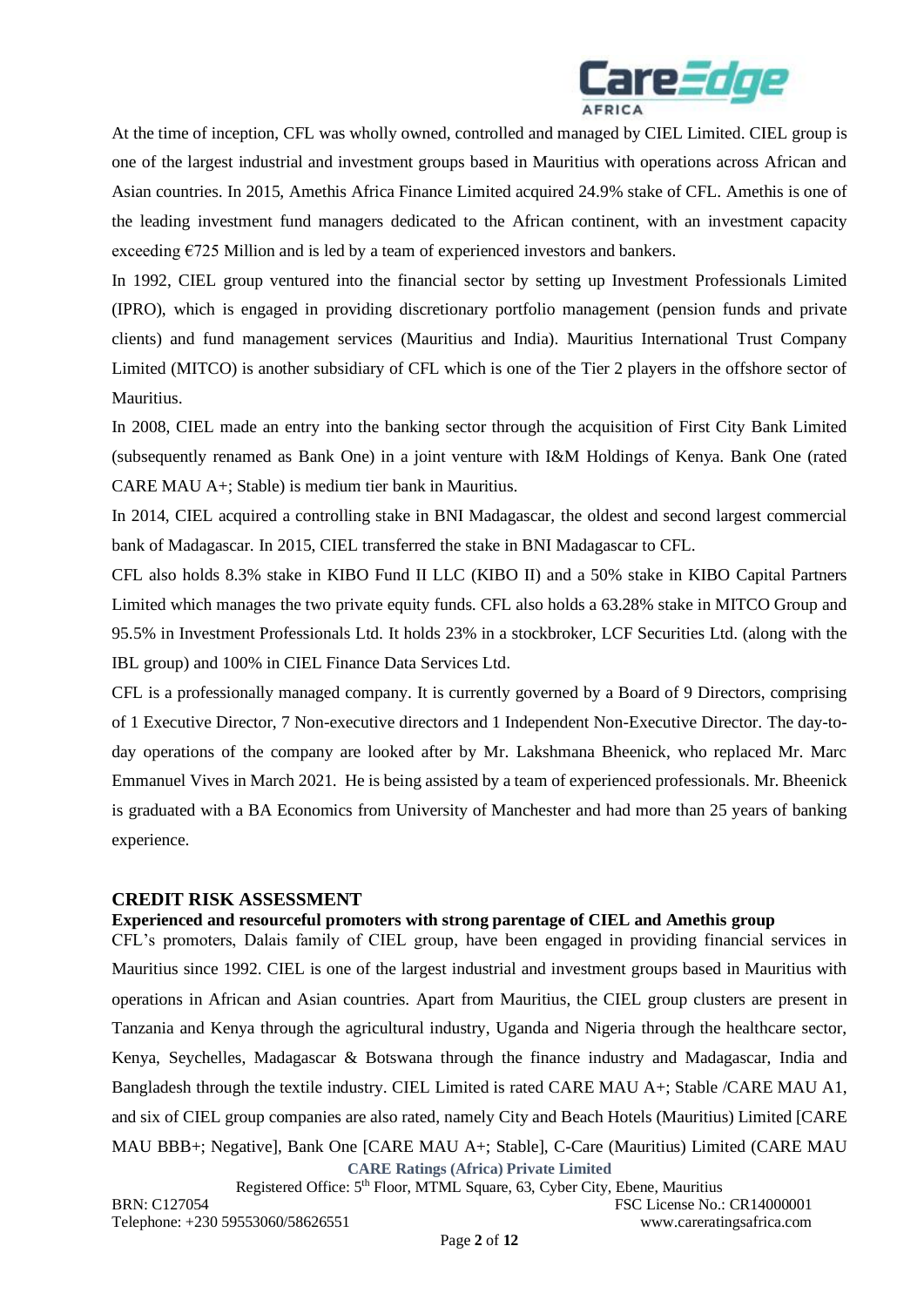

A+; Stable/ CARE MAU A1+), Alteo Limited (CARE MAU A; Positive), Aquarelle International Limited (CARE MAU A; Stable) and Aquarelle India Private Limited (CARE BBB; Positive).

Amethis Africa Finance Limited, is engaged in various businesses through their committed investment and ambitious development strategies. Amethis is a partnership between its founders, Luc Rigouzzo and Laurent Demey, and Edmond de Rothschild Private Equity, a subsidiary of the Edmond de Rothschild Group.

During FY20 and FY21, total dividend received by CFL was MUR 199 million and MUR 232 million respectively. As on June 30, 2021, CFL had a total investment of MUR 3,985 million (MUR 3,853 million as on June 30, 2020) in its various business verticals.

#### **Professional and qualified management team**

CIEL Finance Limited has a qualified and experienced employee pool having vast experience in their related field. CFL Group's improvement in operational efficiency over the years can be attributed to its sound management team. Each affiliate is then managed by a CEO and team of professionals.

#### **Established group with strong presence in banking and financial sector**

CFL operates in different countries with its major operations being in Mauritius and Madagascar. It holds participations in 2 banks, 1 fiduciary business, 1 private equity business with 2 funds, 1 asset management business and a minority stake in a stockbroking company. The summarised group structure and activities of the major group companies are as under:



| <b>Particulars</b>                              | Period of | <b>Business</b>                      | <b>Stake</b> | Revenue** |           | <b>PAT</b>                        |           | <b>Dividend</b>          |                | <b>Debt</b> |                  |
|-------------------------------------------------|-----------|--------------------------------------|--------------|-----------|-----------|-----------------------------------|-----------|--------------------------|----------------|-------------|------------------|
| (Amt. in MUR Million)                           | reporting |                                      | (%)          |           |           |                                   |           |                          | <b>Pay-out</b> |             |                  |
|                                                 |           |                                      |              | <b>CY</b> | <b>PY</b> | $\overline{\mathbf{C}}\mathbf{Y}$ | <b>PY</b> | CY                       | PY             | <b>CY</b>   | ${\bf P}{\bf Y}$ |
| <b>BNI Madagascar (BNI)</b>                     | Dec 20    | Banking                              | $7***$       | 3,282     | 3,013     | 691                               | 753       | 571                      | 444            | $2,331*$    | $1,423*$         |
| <b>Bank One Limited</b>                         | Dec 20    | Banking                              | 50.0         | 2,375     | 2,501     | (492)                             | 630       | $\overline{\phantom{0}}$ | 138            | 5,154       | 3,163            |
| Indian Ocean Financial<br>Holdings Ltd. (IOFHL) | Dec 20    | Investment holding<br>company of BNI | 58.4         | 339       | 252       | 335                               | 245       | 333                      | 245            | 0.0         | 0.0              |
| MITCO Group Ltd                                 | June 21   | <b>Management Services</b>           | 63.28        | 210       | 225       | 58                                | 34        | 78                       | 20             | 0.0         | 0.0              |
| <b>IPRO</b>                                     | June 21   | Investment advisor                   | 95.5         | 35        | 14        | 3                                 |           | 0.0                      | 3              | 0.0         | 0.5              |
| The KIBO Fund LLC II                            | Dec 20    | Investment entity                    | 8.3          | (9)       | 192       | (58)                              | 145       | 0.0                      | 0.0            | 0.0         | 0.0              |

*\*BNI has availed of short-term loans as part of its funding mix.*

*\*\* Revenue includes- Interest income, Fees & Commission income, Foreign exchange gain/ (loss) and other income. \*\*\*CFL directly holds 2% stake in BNI Madagascar.*

#### **Consistent flow of dividends from various group companies**

CFL's revenue for last 4 years is primarily generated in the form of the dividends from various group companies.

**CARE Ratings (Africa) Private Limited**

Registered Office: 5th Floor, MTML Square, 63, Cyber City, Ebene, Mauritius

BRN: C127054 FSC License No.: CR14000001 Telephone: +230 59553060/58626551 www.careratingsafrica.com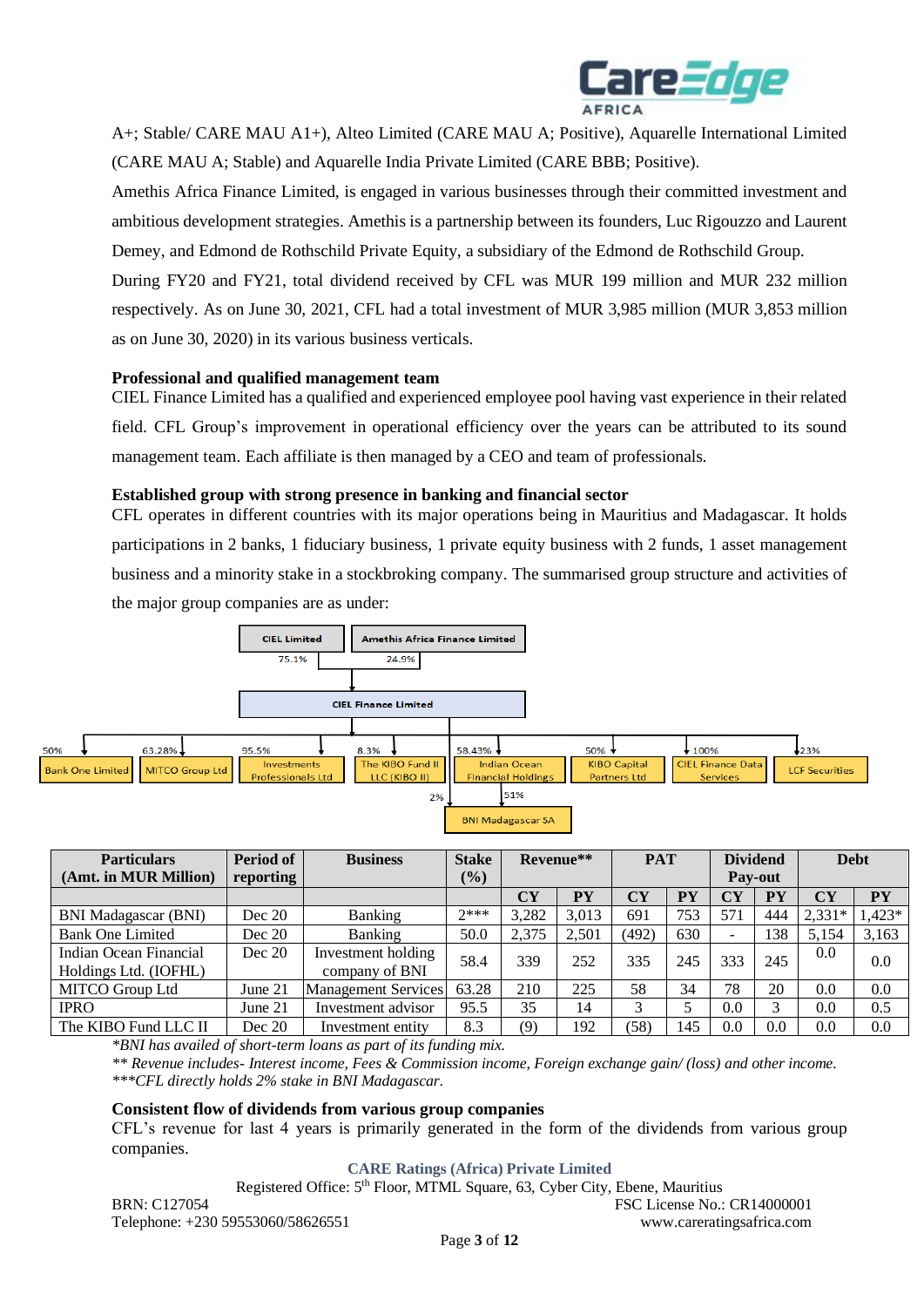

|                                                                             | Dividend received (MUR Million) |             |             |             |  |
|-----------------------------------------------------------------------------|---------------------------------|-------------|-------------|-------------|--|
| <b>Dividend Income from Companies</b>                                       | <b>FY18</b>                     | <b>FY19</b> | <b>FY20</b> | <b>FY21</b> |  |
| Indian Ocean Financial Holdings Limited (Holding company of BNI Madagascar) | 114                             | 132         | 170         | 164         |  |
| <b>BNI</b> Madagascar                                                       |                                 | 14          | 15          | 18          |  |
| <b>Bank One Limited</b>                                                     | 40                              | 69          | $\Omega$    | 0           |  |
| <b>MITCO</b> Group                                                          | 28                              | 23          | 12          | 50          |  |
| Investments Professionals Limited                                           |                                 |             | $\sim$      | $\Omega$    |  |
| <b>Total</b>                                                                | 197                             | 238         | 199         | 232         |  |

Over last few years, CFL has received majority of the dividend (80-90%) from IOFHL (controlling holding company of BNI Madagascar), BNI Madagascar and Bank One. MITCO is also a stable dividend paying company. Going forward as from FY22, 80-85% of the dividend will be paid by IOFHL, BNI and Bank One.

#### *Indian Ocean Financial Holdings Limited - holding company of BNI Madagascar*

Indian Ocean Financial Holdings Limited (IOFHL) was incorporated in Mauritius in December 2011. The shareholders of IOFHL are CIEL Finance (58.4%) and Axian Financial Services Limited (previously First Immo), a part of Axian Group (41.6%). In June 2014, CIEL Limited and the Hiridjee Group (now Axian) acquired 51% of BNI Madagascar shares held by Crédit Agricole SA, through IOFHL. As on date, the principal activity of IOFHL is investment holding company, holding the stake in BNI Madagascar. Its major source of revenue is dividend from BNI Madagascar. IOFHL is a debt free company. In FY21, (January 1- December 31), IOFHL has posted a revenue of MUR 339 million and PAT of MUR 335 million (FY20: PAT of MUR 245 million against a revenue of MUR 252 million).

#### *Strong financial and operational parameters of BNI Madagascar*

BNI Madagascar (BNI) is one of the two largest commercial banks in Madagascar (out of 11 commercial banks) and occupies around 25% of the Malagasy banking market with a deposit base of MUR 27 billion and advances of MUR 18 billion as on December 31, 2020. It is the largest bank in the corporate banking segment of Madagascar with over 900 employees, 100 branches and a network of more than 100 ATMs. It was formed in 1919 as the result of the merger between two local banks, Crédit Foncier and Caisse de Crédit Agricole. BNI offers all the services of a universal bank (retail, corporate, SME banking, etc.). It serves a client base of some 120,000 companies, SMEs, professionals and private customers (to which should be added around 366,000 customers of nano-loans and nano-deposits subscribed exclusively through mobile phones). In June 2014, IOFHL, a subsidiary of CFL and First Immo, acquired a majority stake in BNI. As on June 30, 2021, shareholding of BNI is as under:

| <b>Name of the Company</b>                              | <b>Stake in BNI</b> |
|---------------------------------------------------------|---------------------|
| Indian Ocean Financial Holding Limited                  | 51.00%              |
| <b>State Government of Madagascar</b>                   | 32.58%              |
| Axian Financial Services Limited                        | 10.00%              |
| Individual Personnel and former staff of BNI Madagascar | 4.42%               |
| CIEL Finance                                            | 2.00%               |

Axian Financial Services Limited is part of the Axian group of Madagascar, owned by the Hiridjee family. The Hiridjee family has been present in Madagascar for 5 generations and Axian has a leading presence in the telecommunications sector, energy and petroleum products distribution, and real estate, among others.

**CARE Ratings (Africa) Private Limited**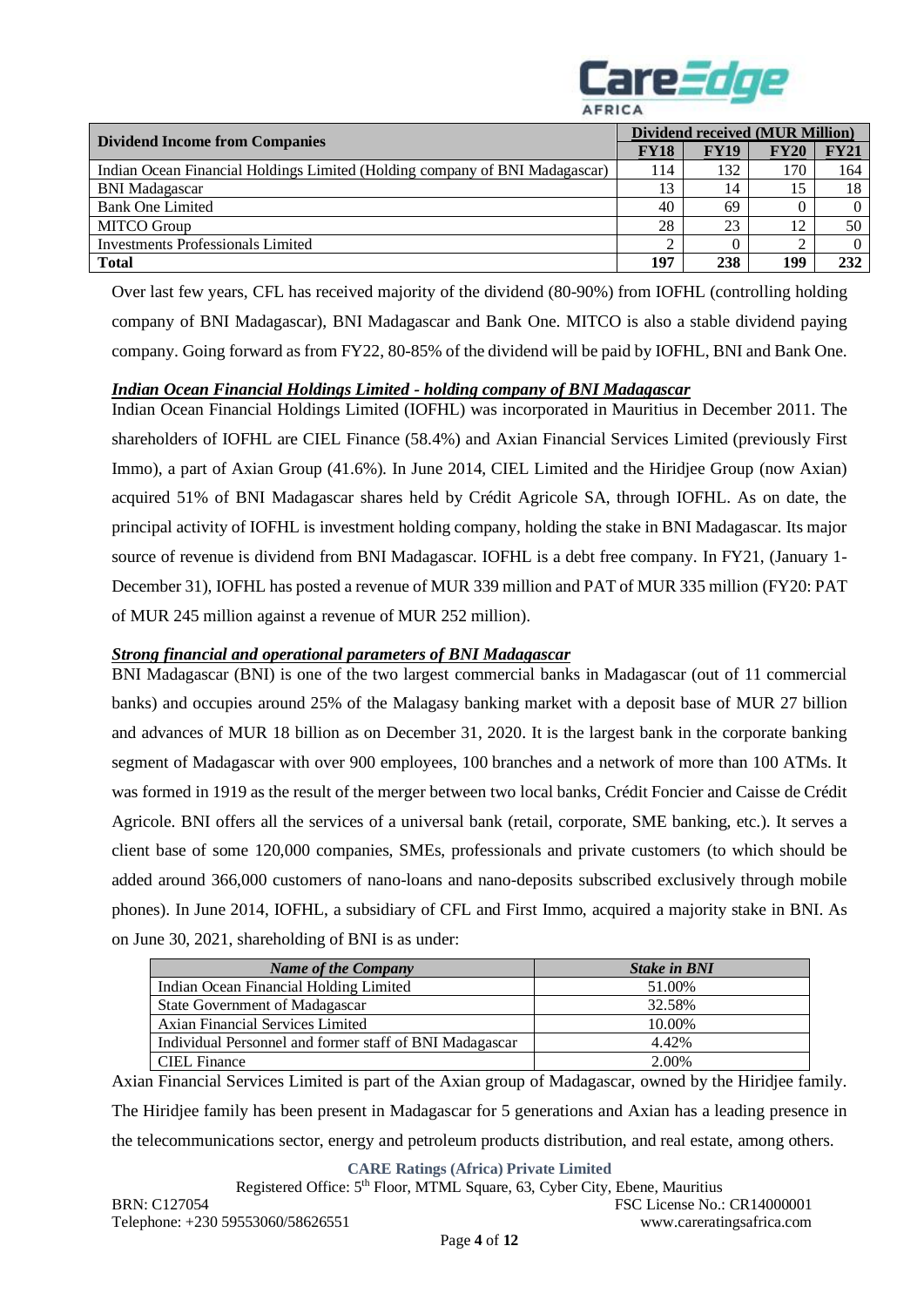

As at December 31, 2020, BNI`s CAR was satisfactory at 9.64% (regulatory requirement of 8.00%), and Common Equity Tier I (CET I) ratio was 9.31%. CAR as on June 30, 2021 was 10.05%.

BNI has a stable deposit base and the term deposits have witnessed good rollover rate (75%) in recent years. Total deposits, which remain the Bank`s core source of funding, grew by 13% in FY20 (19% in FY19) with CASA proportion at 87% as on December 31, 2020. As at June 30, 2021, BNI offered interest in the range of 1% - 3%, depending on tenure of maturity. Banks' credit to deposit ratio has increased to 0.69x in FY20. Net interest income went up by 9% in FY20 over FY19 due to growth in advances booked (15%). The Bank will therefore benefit fully from the related income in FY21. The Bank achieved a PAT of MUR 691 million in FY20. The financial performance of BNI is as under:

| <b>Particulars</b>                | <b>FY18 (MUR Million)</b> | <b>FY19 (MUR Million)</b> | <b>FY20 (MUR Million)</b> |
|-----------------------------------|---------------------------|---------------------------|---------------------------|
| <b>Total Income</b>               | 2,502                     | 3,013                     | 3,282                     |
| <b>Interest Expenses</b>          | 497                       | 607                       | 726                       |
| Net Interest Income               | 1,098                     | 1,249                     | 1,359                     |
| PAT                               | 549                       | 753                       | 691                       |
| Dividend                          | 369                       | 444                       | 571                       |
| Deposits                          | 19,839                    | 23,273                    | 26,457                    |
| <b>Borrowings</b>                 | 442                       | 1,423                     | 2,331                     |
| Tangible Net worth                | 2,007                     | 2,322                     | 2,433                     |
| Advances                          | 12,562                    | 15,798                    | 18,160                    |
| Investments                       | 3,878                     | 4,427                     | 4,338                     |
| Cash & cash equivalents           | 3,121                     | 3,277                     | 5,382                     |
| <b>Total Assets</b>               | 24,539                    | 29,378                    | 33,509                    |
| <b>Gross NPAs</b>                 | 1,255                     | 1,273                     | 1,568                     |
| <b>Key Ratios</b> $(\%)$          |                           |                           |                           |
| Net Interest Margin (NIM)         | 4.76                      | 4.66                      | 4.32                      |
| <b>ROTA</b>                       | 2.38                      | 2.81                      | 2.20                      |
| <b>RONW</b>                       | 29.01                     | 34.99                     | 29.07                     |
| <b>Overall Gearing (times)</b>    | 10.10                     | 10.64                     | 11.83                     |
| Capital Adequacy Ratio (BASEL II) | 10.5%                     | 9.5%                      | 9.64%                     |
| Gross NPA to Gross Advances (%)   | 9.11                      | 8.06                      | 8.64%                     |
| Net NPA to Net Advances (%)       | 1.89                      | 2.21                      | 2.99                      |
| Net NPA to Tangible Net worth (%) | 11.85                     | 15.04                     | 22.33                     |

*Asset-Liability Maturity Profile as on June 30, 2021*

|                          | <1 month | 1-3 months         | $3-12$ months | 1-5 years | $>5$ vears |  |  |
|--------------------------|----------|--------------------|---------------|-----------|------------|--|--|
|                          |          | <b>MUR Million</b> |               |           |            |  |  |
| Total assets             | 23.249   | 1.918              | 1,810         | 7.745     | 3,164      |  |  |
| <b>Total Liabilities</b> | 21.594   | 1.825              | 3.340         | 4.505     | 6.620      |  |  |
| Net liquidity gap        | 1.654    | 93                 | (1, 530)      | 3.240     | (3, 456)   |  |  |
| Cumulative gap           | .654     | .747               | 217           | 3.456     | (0)        |  |  |

BNI has a favourable asset-liability maturity profile. This apart, BNI has a deposit of MUR 8.6 billion with Central Bank of Madagascar or invested in Treasury Bonds or G-Sec of Madagascar Government.

*Satisfactory financial and operational parameters of BANK ONE [CARE MAU A+; Stable]* Bank One, one of the growing banks in Mauritius, provides a wide range of banking products and services to its clients through a network of 10 branches and a well-distributed ATM network. It has over 50,000 clients and as at September 30, 2021 manages deposits and net advance of MUR 37 billion and MUR 21 billion respectively.

**CARE Ratings (Africa) Private Limited**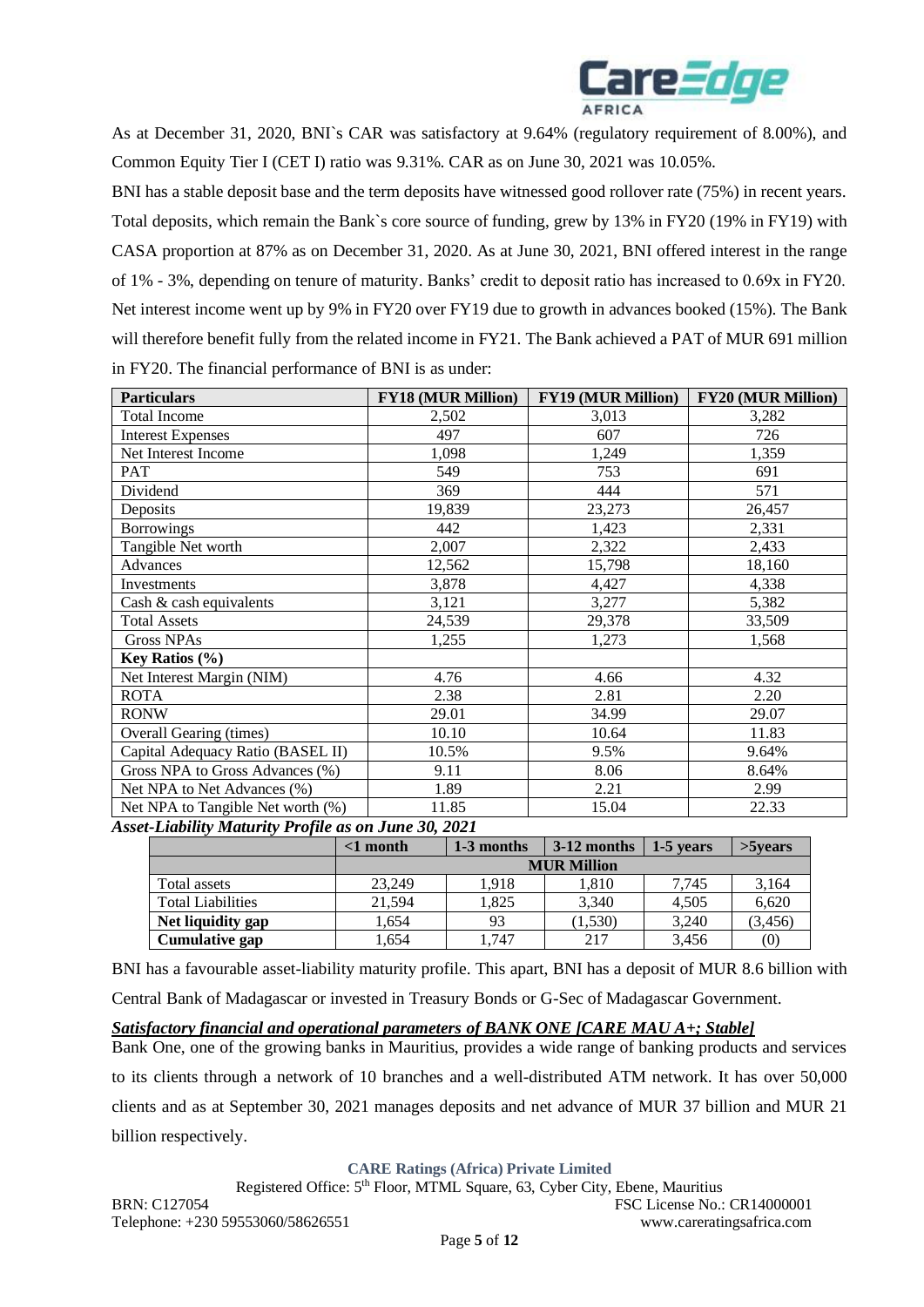

As at December 31, 2020, Bank One`s CAR stood comfortable at 19.81% (against a regulatory requirement of 11.875%), and Common Equity Tier I (CET I) CAR was 12.45% (against regulatory requirement of 8%). CAR as on September 30, 2021 was 21.12% (against a regulatory requirement of 11.875%) and Common Equity Tier I (CET I) stood at 14.23% (against the regulatory requirement of 8.0%).

Bank One's deposit base declined from MUR 48 billion as on Dec 31, 2020 to MUR 37 billion in as on Sept 30, 2021, primarily because of the conscious decision of the Bank's senior management to redeem all doubtful deposits from global companies (GBC deposits) in line with the country's effort to clean up all suspicious monetary transaction and adhere to the stringent AML/FATF guidelines of European Commission to exit Mauritius' inclusion from the grey list of E.U. This has led to the decline in the international deposits from MUR 31 billion as on Dec 31, 2020, to MUR 17 billion as on Sept 30, 2021. The Bank offers 0.25- 0.30% in saving deposit and around 0.55% - 1.5% in term deposits, depending on maturity. The Bank's credit to deposit ratio has also remained stable over the past years.

Retail Banking (domestic) remains one of the core local deposit raising arm of the Bank contributing around 37% in 9MFY21 (FY20: 24%) of the total Bank deposits. As on September 30, 2021, top 5 depositors accounts for around 16% of the total deposits (around Mur 1 billion each). Top 20 depositor's accounts for 33% of the total deposits (around Mur 300 million).

In 9MFY21, interest income declined by 28% over 9MFY20 due to decline in loan book from MUR 22 billion in 9MFY20 to MUR 20.5 billion in 9MFY21. In these uncertain times, the strategy of the bank has been to be very prudent and selective in offshore lending which resulted in a contraction of the loans portfolio in 9MFY21. Non-interest income remains stable as 9MFY21. Bank One closed 9MFY21, with profit after tax of Mur 337 million against a loss of Mur 419 million in 9MFY20. The bank deposit book experienced a drop during 9MFY21. As part of its strategy, the total deposits were consciously brought down from Mur 48 billion as at December 31, 2020 to Mur 37 billion as at September 30, 2021. The financials of Bank One:

| As on                                                | 31/12/2018 | 31/12/2019 | 31/12/2020 | 30/09/2021 |
|------------------------------------------------------|------------|------------|------------|------------|
| <b>Total Income</b>                                  | 2,147      | 2,501      | 2,375      | 1,319      |
| <b>Interest Expenses</b>                             | 442        | 597        | 560        | 256        |
| Net Interest Income                                  | 954        | 1,087      | 927        | 604        |
| <b>PAT</b>                                           | 393        | 630        | (492)      | 337        |
| Deposits                                             | 33,432     | 48,139     | 48,050     | 36,769     |
| Borrowings (exc. Deposits)                           | 3,390      | 3,163      | 5,154      | 3,592      |
| Tangible Net worth                                   | 2,480      | 3,316      | 3,210      | 3,634      |
| Advances                                             | 23,613     | 29,879     | 20,640     | 20,585     |
| Investments                                          | 6,732      | 16,900     | 22,263     | 12,627     |
| Cash & cash equivalents                              | 7,685      | 6,648      | 12,177     | 9,439      |
| <b>Total Assets</b>                                  | 39,758     | 55,388     | 55,388     | 44,612     |
| Net Interest Margin (NIM)                            | 2.67       | 2.29       | 1.65       |            |
| Cost of Deposits (Interest on deposits/Av. Deposits) | 2.13       | 2.36       | 1.68       | -          |
| Core Spread                                          | 2.50       | 1.23       | 3.03       | -          |
| <b>ROTA</b>                                          | 1.10       | 1.32       | (0.88)     | 0.76       |
| <b>RONW</b>                                          | 16.37      | 21.74      | (15.07)    | 9.27       |
| Overall Gearing (times)                              | 14.85      | 15.47      | 16.58      | 11.11      |
| Capital Adequacy Ratio                               | 12.99      | 14.71      | 19.81      | 21.12      |

**CARE Ratings (Africa) Private Limited**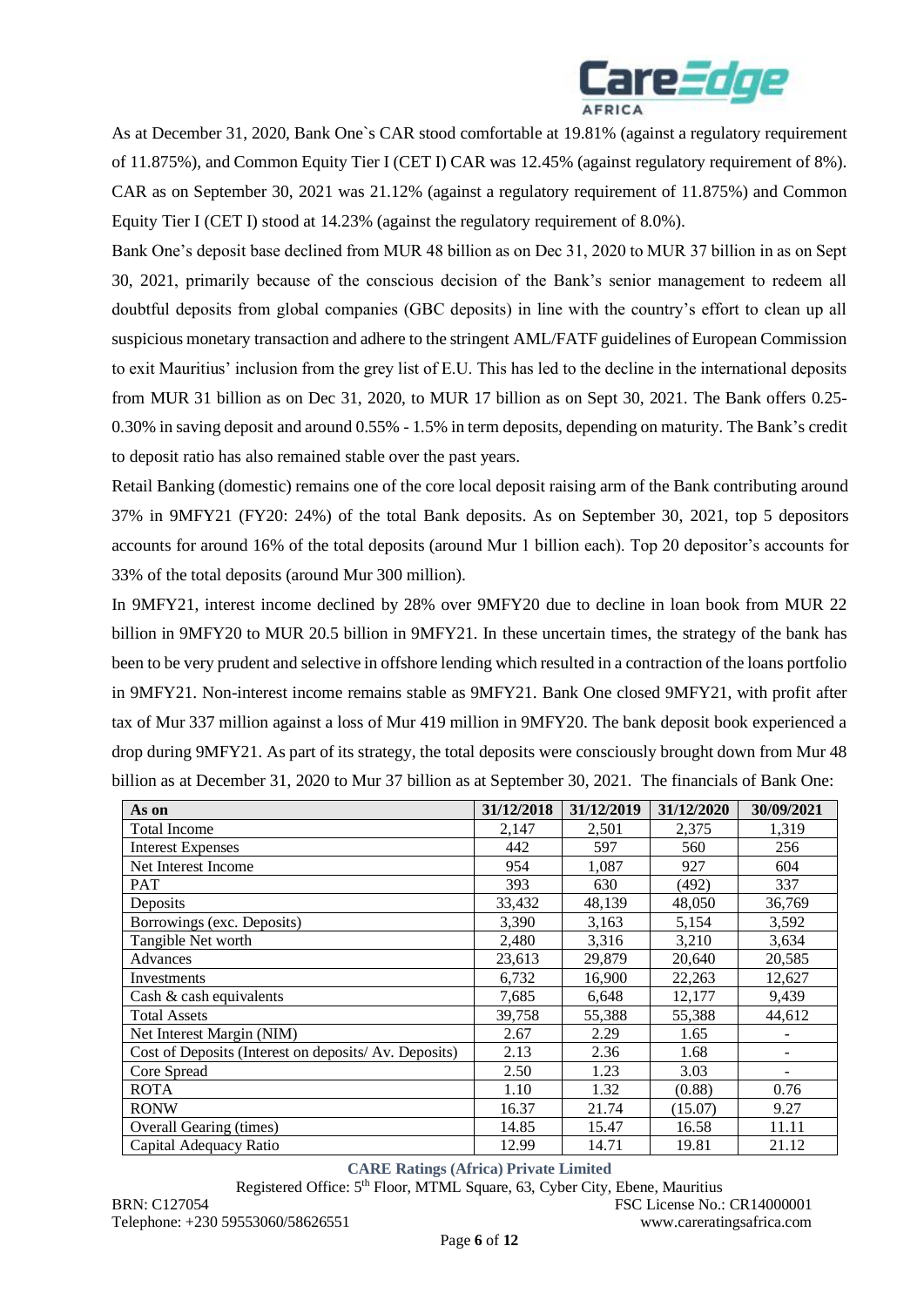

|                                 |            | $\cdots$   |            |                          |
|---------------------------------|------------|------------|------------|--------------------------|
| As on                           | 31/12/2018 | 31/12/2019 | 31/12/2020 | 30/09/2021               |
| Tier I Capital Adequacy Ratio   | 9.09       | 10.97      | 12.45      | 14.23                    |
| Gross NPA to Gross Advances (%) | 4.74       | 4.23       | 8.67       | 3.87%                    |
| Net NPA to Net Advances (%)     | 1.79       | .05        | 2.05       | $\overline{\phantom{0}}$ |

# **Asset-Liability Maturity Profile as on September 30, 2021**

|                          | $\leq 1$ month     | $1 - 3$ | $3-6$  | $6 - 12$ | $1-3$ | >3           | <b>Non-maturity</b> | <b>Total</b> |
|--------------------------|--------------------|---------|--------|----------|-------|--------------|---------------------|--------------|
|                          |                    | months  | months | months   | vears | <b>vears</b> | items               |              |
|                          | <b>MUR Million</b> |         |        |          |       |              |                     |              |
| Total assets             | 24.290             | 4.579   | 3.405  | 2.043    | .755  | 6.518        | 2,022               | 44,612       |
| <b>Total Liabilities</b> | 23,912             | 3,542   | 3.265  | 1.926    | 1,105 | 5.110        | 5.751               | 44,612       |
| Net liquidity gap        | 378                | 1,037   | 140    | 117      | 649   | 1.408        | (3,729)             |              |
| Cumulative gap           | 378                | 1,416   | 1,556  | 1.672    | 2,322 | 3.729        |                     |              |

As on September 30, 2021, Bank One has cumulative negative mismatch in 1-month time bucket, in a situation where withdrawal of entire low-cost deposits *(demand deposits & savings deposit)* happens within 1 month. However, the bank has adequate options available to fund such gaps such as:

- Disposal of its investment in securities held with BOM
- Sale of investments in International Treasuries
- Drawdown on repurchase agreements with BOM and other local banks
- Utilize the credit lines available with local and international banks
- Sale of listed bonds of International Banks, if required.

In October 2017, BOM introduced Guidelines on Liquidity Risk (which was further revised in March 2019) covering the Liquidity Coverage Ratio ("LCR"). The objective of the LCR is to ensure that a bank maintains an adequate stock of unencumbered High- Quality liquid assets (HQLA*) (that consist of cash or assets that can be converted into cash at little or no loss of value in private markets)* to meet its liquidity needs for a 30 calendar day time period under a severe liquidity stress scenario. The liquidity coverage as per LCR for Dec 2019, December 2020 and September 2021 submitted by Bank One to BOM are comfortably above the 100% regulatory requirement as shown in table below:

|                         | December 2019 | December 2020 | September 2021 |
|-------------------------|---------------|---------------|----------------|
| I LCR#                  | 295%          | 394%          | 358%           |
| #Minimum LCR is $100\%$ |               |               |                |

In H1FY20, Bank One posted a loss of Mur 427 Million, mainly due to the provisioning of Mur 823 Million due to default by 2 Dubai based clients and general provisioning for COVID-19. This was expected to impact the CAR of the company. In order to mitigate the same, Bank One's shareholders infused equity of MUR 300 million (CFL infused MUR 150 million out of the dividend received from BNI Madagascar) and the Bank raised Mur 600 Million of Tier 2 capital through a local bond issue. Accordingly, the Bank's capital ratios have strengthened over the period.

# *MITCO Group Ltd – steady dividend paying & debt free subsidiary of CIEL Finance*

Operating since 1993, MITCO Group Ltd. is an investment holding company of other entities providing advisory, structuring, set-up, administering, company secretarial, compliance, professional outsourcing and

**CARE Ratings (Africa) Private Limited**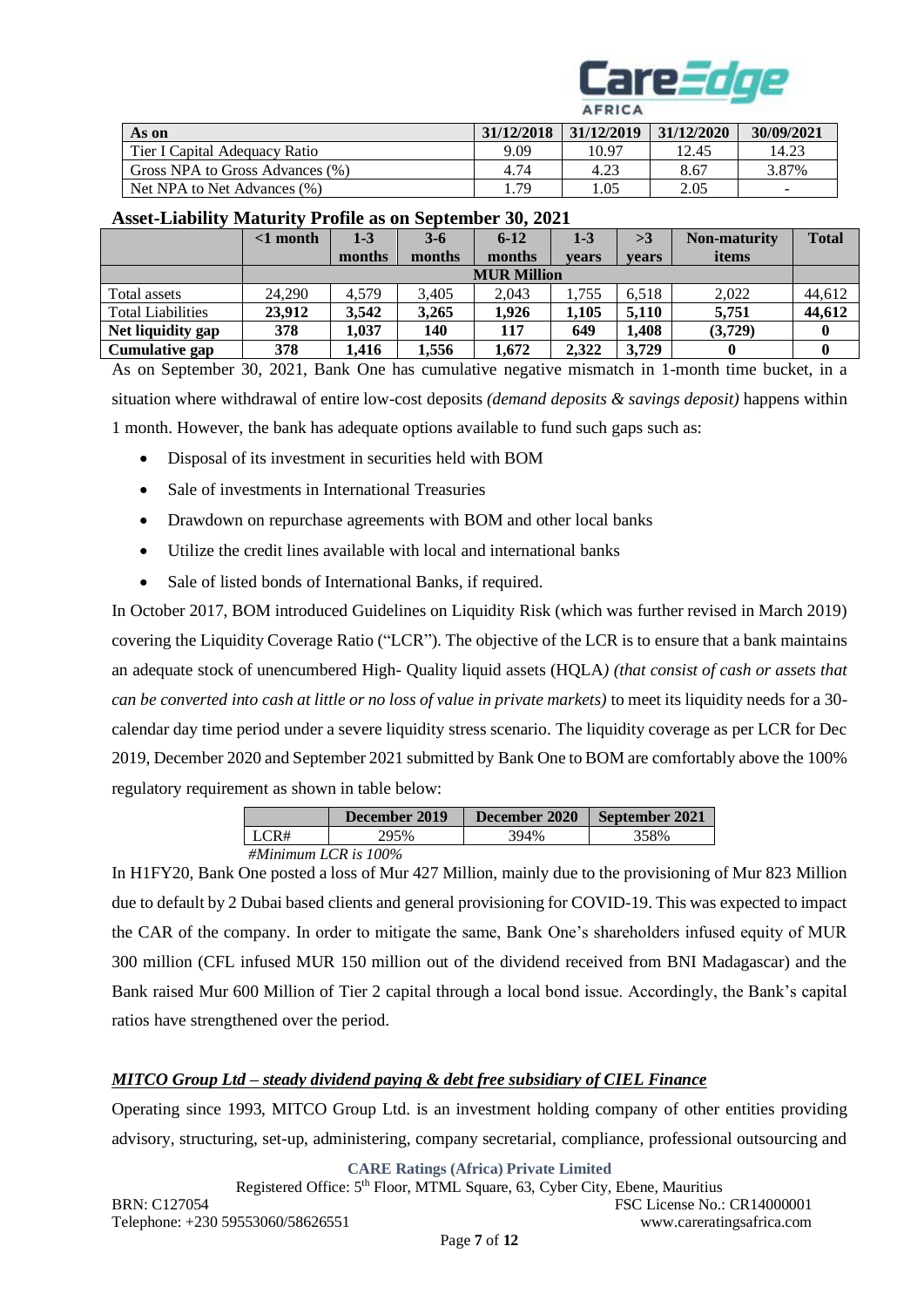

back office services. CIEL Finance holds 63.28% stake in MITCO. The majority of the balance stake (36.21%) is held by K-Force Ltd.

Prior to FY 2017, CFL held direct investments in the 4 operating entities of MITCO Group Ltd. As a part of the Group restructuring in 2017, MITCO Group was introduced as an intermediary holding company above the 4 subsidiaries and CFL transferred all its investment in the 4 subsidiaries to MITCO Group. MITCO Fund Services Ltd. (29.42% stake of CFL) has completed its winding up process and awaiting for a final clearance from the authorities.

In FY21, MITCO Group Ltd. has posted a PAT of Mur 58 million (Mur 34 million for FY20) on a revenue of MUR 210 million (Mur 225 million in FY20). It is a debt free company.

### *Investment Professionals Limited*

Investment Professionals Limited (IPRO), was incorporated in August 1992. The company has been licensed under the Financial Reporting Act 2007 and Securities Act 2005 to act as Investment Advisor (Unrestricted) and to engage in distribution of financial products. The company was granted a Foreign Institutional Investor License by the Securities and Exchange Board of India in October 2008 to invest in Indian stocks. CIEL Finance holds 95.5% stake in the subsidiary. The company covers both Mauritian and global market with approximately Mur 4 Billion worth of assets under management on behalf of private clients and pension funds. In FY21, IPRO has posted a PAT of Mur 3 million (Mur 5 million in FY20) on a total income of MUR 35 million (Mur 37 million in FY20). It is a debt free company.

#### *Investment in KIBO funds KIBO FUND I*

In FY07, Kibo Fund LLC (KIBO I) was incorporated in Mauritius as a private company limited by shares and designated as a Limited Life Fund with a life of 10 years. The principal activity of KIBO I was to make private equity and equity-related investments in companies located in Sub-Saharan Africa and in the islands of the Indian Ocean. Till date, KIBO has exited most of its investments and has received around Euro 28 million, which had been utilized for repayment of capital received from its shareholders including CFL and this has been used by CFL to repay part of the capital received from CIEL and Amethis. KIBO has written off completely the investment in 2 companies but expects to receive part amount by end of FY2022. The Fund is being liquidated under Section 290 of the Companies Act.

# *THE KIBO FUND II LLC*

The KIBO FUND II LLC (KIBO II) was incorporated in the Republic of Mauritius in June 2014 as a private company limited by shares and designated as a Limited Life Fund with a life of 10 years. The principal activity of KIBO II is to make private equity and equity-related investments in companies located in Sub-Saharan Africa and in the islands of the Indian Ocean. The Fund is a multi-country, multi-sector and multistrategy investment vehicle. Investors include leading global development FIs - like International Finance

**CARE Ratings (Africa) Private Limited**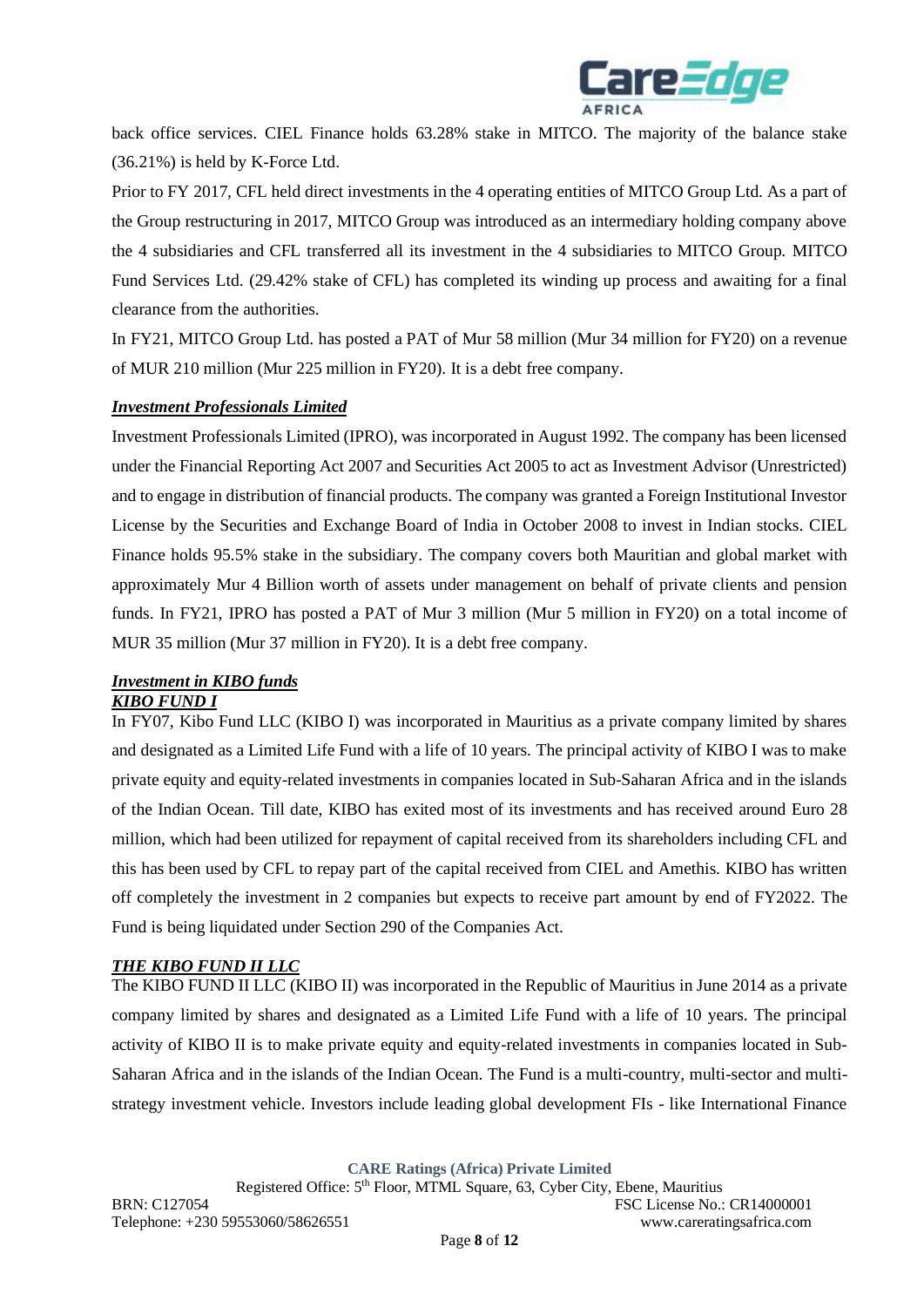

Corporation (IFC from the World Bank Group)-18.4%, the African Development Bank-20%, DEG (a member of KfW Bankengruppe – KfW banking group of Germany)- 20%, CIEL Finance 8.3% and others. The total size of the fund is USD 65 Million, which is currently invested in 9 companies. During FY21 fund has exited its exposure in 2 investments yielding an IRR of 4-6%. As on June 30, 2021, valuation of the investments was higher than the cost.

### **Satisfactory Financial performance**

In FY21 (July 1-June 30), CFL (standalone) posted a profit after tax of Mur 121 million (Mur 103 million in FY20) and revenue of Mur 253 million (MUR 203 million in FY20). Dividend from various group companies is the major source of income of CFL. Revenue has increased by 16% in FY21 (FY20: decrease of 14%) with the increase of dividend income from BNI Madagascar. EBIDTA level & margin has improved by 12% in FY21 (decrease of 5% in FY 20). With the increase in revenue, PAT & GCA also witnessed an increase of around 18% compared to FY20. CFL has paid a dividend of Mur 79 million in FY21 (FY20: 22 million). In FY14, CFL invested in KIBO Fund II for 10 years, and the latter invests in various countries and industries in Africa. The fund is projected to mature in FY24 and FY25, and the proceeds will be utilized for refund of the capital received from its shareholders, including CFL. KIBO Fund II is already profitable and CFL has track record of exiting from the majority of KIBO Fund I assets at a profit.

### *Industry*

### **Banking Industry in Mauritius**

As on June 30, 2021, 19 banks were licensed by the Bank of Mauritius, of which 8 were local banks, 8 were subsidiaries of foreign banks, 3 were the branches of foreign bank and 1 bank is currently under conservatorship. Mauritius banking sector is dominated by 2 large banks Mauritius Commercial Bank (MCB) and State Bank of Mauritius (SBM).

The banking industry has remained characterised by an excess liquidity situation (MUR 70 billion in September 2021), while banking operators have continued to display low non-performing loan ratio (5.0 % in March 2021) in the face of the challenging context.

Like most economies worldwide, the Mauritian economy was impacted by the ramifications of the COVID-19 pandemic since early 2020. Almost all industries witnessed a downturn, with the most impacted being the high-contact intensive sectors such as hospitality, arts, entertainment and recreation and cosmetics. The uncertainty associated with the pandemic has, in turn, affected the banking sector.

Post re-opening of international borders from October 1, 2021, tourist's arrival in Mauritius was more than 80,000, which is expected to boost the earnings of the Tourism sector going forward.

#### **Banking Industry in Madagascar**

There are 11 commercial banks in Madagascar, including three microfinance institutions (MFIs) with a banking license. The banking sector is, however, highly concentrated around four banks (including BNI Madagascar), which owns around 90% of total banking sector assets, 85% of total deposits, 86% of the loans and share between them around 90% of profit. The banking penetration rate i.e. access to a bank account,

**CARE Ratings (Africa) Private Limited** Registered Office: 5th Floor, MTML Square, 63, Cyber City, Ebene, Mauritius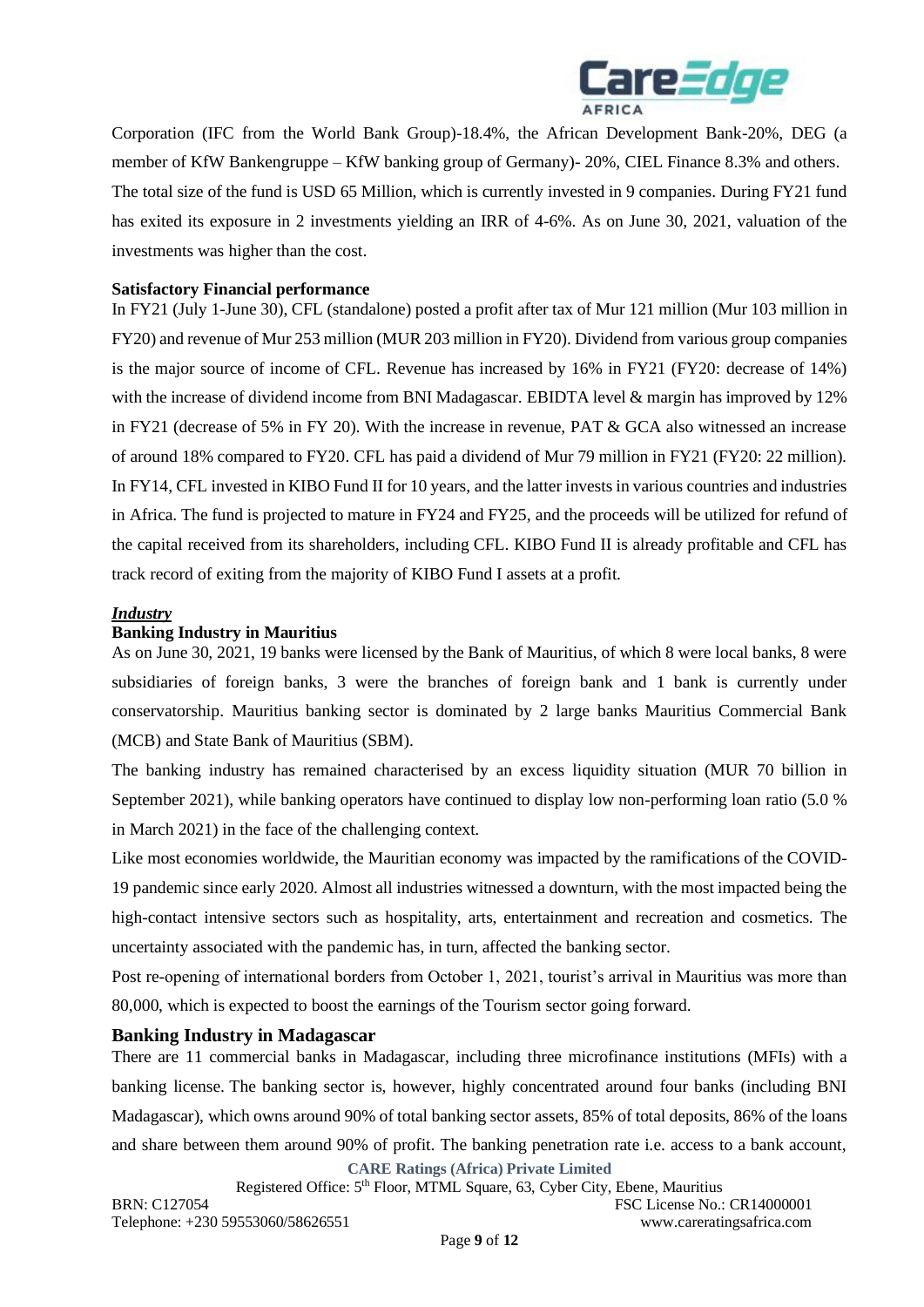

among Madagascar's population stood around 8% in 2019. The microfinance sector is developing, with a 17% penetration rate among households. Despite a difficult context and protracted crisis situation, Madagascar's financial sector remains dynamic and resilient to the crisis. With the launch of new services and facilities like, Mobile Money, the banking sector is trying to improve the bank penetration rate and offering opportunities to increase financial inclusion. Percentage of adults with an account at a financial institution or mobile money service in Madagascar has doubled over the past three years.

Madagascar's economy has been performing well with the GDP annual growth rate of -4% in 2020 as compared to 5.2% in 2019. Since 2015, the most important driver of growth has been the services sector, which is characterized by a small but dynamic private sector. One component of the services sector that is performing particularly well is trade, which increased significantly in 2019. Madagascar has enjoyed sustained economic growth over the last eight years as depicted below:



**GDP GROWTH RATE 2010 TO 2020**

GDP Annual Growth Rate in Madagascar is expected to reach 3% by the end of 2021, according to Trading Economics global macro models and analyst's expectations. In the long-term, the Madagascar GDP Annual Growth Rate is projected to trend around 5.60% in 2022 and 5.30% in 2023, according to econometric models. GDP in Madagascar was USD 13.72 billion in 2020, representing 0.01% of the world economy. Madagascar's economy depends mainly on agriculture (shrimps, spices, coffee, cacao, cotton, tobacco are the most important products), ecotourism and mining (graphite, chromie). Approximately 80% of the population is engaged in agricultural activities. Madagascar exports are essentially agricultural and mineral. Main exports are graphite, chromite, shrimp, coffee, vanilla and sugar. The production of goods for export and offshore services such as telecommunications undertaken in export processing zones continues to realize steady growth.

# *Prospects*

The prospects of CFL depends on operational & financial performance of major dividend paying bank – BNI Madagascar, turnaround in the performance of Bank One and successful exit from the KIBO fund II in a timely manner.

**CARE Ratings (Africa) Private Limited**

Registered Office: 5th Floor, MTML Square, 63, Cyber City, Ebene, Mauritius BRN: C127054 FSC License No.: CR14000001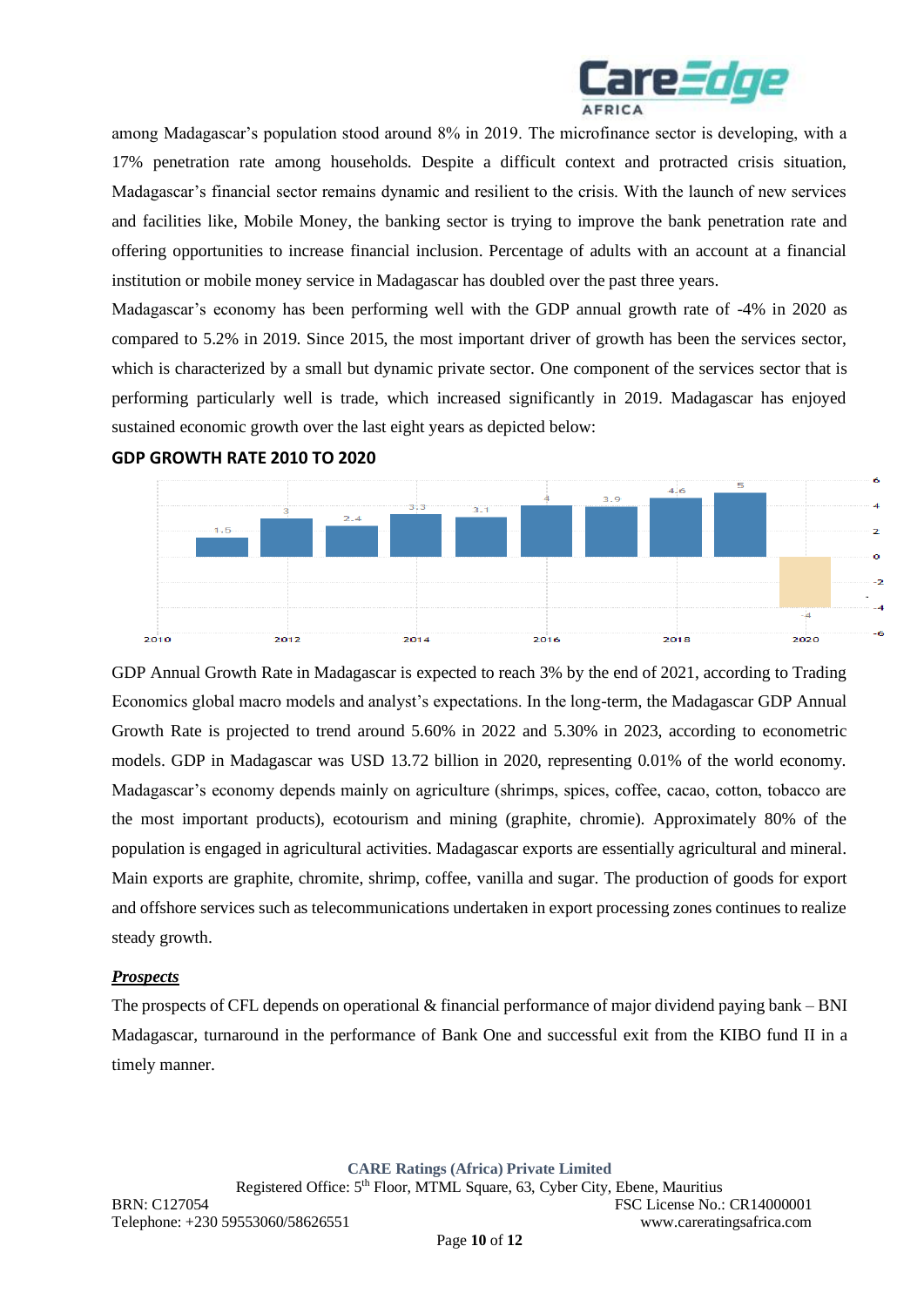

| <b>Financial Performance (Standalone)</b> | (Mur Million) |       |                |       |
|-------------------------------------------|---------------|-------|----------------|-------|
| For the year ended as on June 30          | 2018          | 2019  | 2020           | 2021  |
|                                           |               |       | <b>Audited</b> |       |
| <b>Total Income</b>                       | 201           | 242   | 203            | 253   |
| <b>EBITDA</b>                             | 96            | 146   | 132            | 148   |
| Interest                                  | 17            | 16    | 21             | 25    |
| PAT                                       | 83            | 130   | 103            | 121   |
| Gross Cash Accruals (GCA)                 | 83            | 131   | 105            | 123   |
| Dividend paid/proposed                    | 83            | 95    | 22             | 79    |
| Equity share capital                      | 2,093         | 2,033 | 2,033          | 2,033 |
| Tangible net worth                        | 3,466         | 3,591 | 2,162          | 2,063 |
| Total debt                                | 262           | 181   | 542            | 548   |
| Cash & Bank balances                      | 19            | 15    | 6              | 135   |
| <b>Key Ratios</b>                         |               |       |                |       |
| EBITDA/Total income (%)                   | 47.92         | 60.40 | 65.03          | 58.39 |
| PAT/Total income (%)                      | 41.24         | 53.84 | 50.83          | 47.82 |
| ROCE- operating $(\%)$                    | 2.66          | 3.90  | 5.25           | 5.48  |
| RONW (%)                                  | 2.45          | 3.70  | 4.86           | 5.73  |
| Long term debt equity ratio               | 0.06          | 0.05  | 0.24           | 0.25  |
| Overall gearing ratio                     | 0.08          | 0.05  | 0.25           | 0.27  |
| Interest coverage (EBIDTA/Interest)       | 5.74          | 9.26  | 6.17           | 5.97  |
| Total Debt/ EBITDA                        | 2.72          | 1.23  | 4.11           | 3.71  |

| <b>Financial Performance (Consolidated)</b> |          |                |          | (MUR Million) |
|---------------------------------------------|----------|----------------|----------|---------------|
| For the year ended as on                    | $Jun-18$ | $Jun-19$       | $Jun-20$ | $Jun-21$      |
|                                             |          | <b>Audited</b> |          |               |
| <b>Total Income</b>                         | 2,611    | 2,853          | 3,462    | 3,782         |
| <b>EBITDA</b>                               | 767      | 938            | 1,289    | 1,266         |
| Depreciation                                | 166      | 159            | 204      | 246           |
| Interest                                    | 17       | 15             | 30       | 33            |
| <b>PAT</b>                                  | 742      | 630            | 501      | 608           |
| Gross Cash Accruals (GCA)                   | 908      | 789            | 704      | 855           |
| Tangible net worth                          | 3,224    | 3,343          | 3,613    | 3,796         |
| Total debt                                  | 445      | 393            | 762      | 515           |
| <b>Key Ratios</b>                           |          |                |          |               |
| EBITDA/Total income (%)                     | 29.4     | 32.9           | 37.2     | 33.5          |
| PAT/Total income (%)                        | 28.4     | 22.1           | 14.5     | 16.1          |
| Overall gearing ratio                       | 0.15     | 0.12           | 0.77     | 0.84          |
| Interest coverage (EBIDTA/Interest)         | 44.0     | 62             | 43       | 38            |
| Total Debt/ EBITDA                          | 0.62     | 0.42           | 0.59     | 0.41          |

# **Adjustments**

- 1. Tangible net worth is calculated by netting off intangible assets from total equity.
- 2. GCA is calculated as PAT+ Depreciation + deferred tax+ other non-cash expenditure.
- 3. Overall Gearing ratio is calculated as total debt (long and short-term debt)/Tangible Net worth.
- 4. Total Income is the sum of Interest income, Fees & Commission income, Foreign exchange gain/ (loss) and other income.

#### **Utilisation of the Bond proceeds**:

As in September 2019, CFL issued a Bond of MUR 500 million and utilised the proceeds for repayment of existing high-cost borrowings (5.75%) of MUR 175 million (was due in September 2022) with Mauritius Commercial Bank, capital contribution of MUR 150 million in Bank One Limited and refinancing / investing in KIBO Fund II LLC for an amount of MUR 175 million.

**CARE Ratings (Africa) Private Limited**